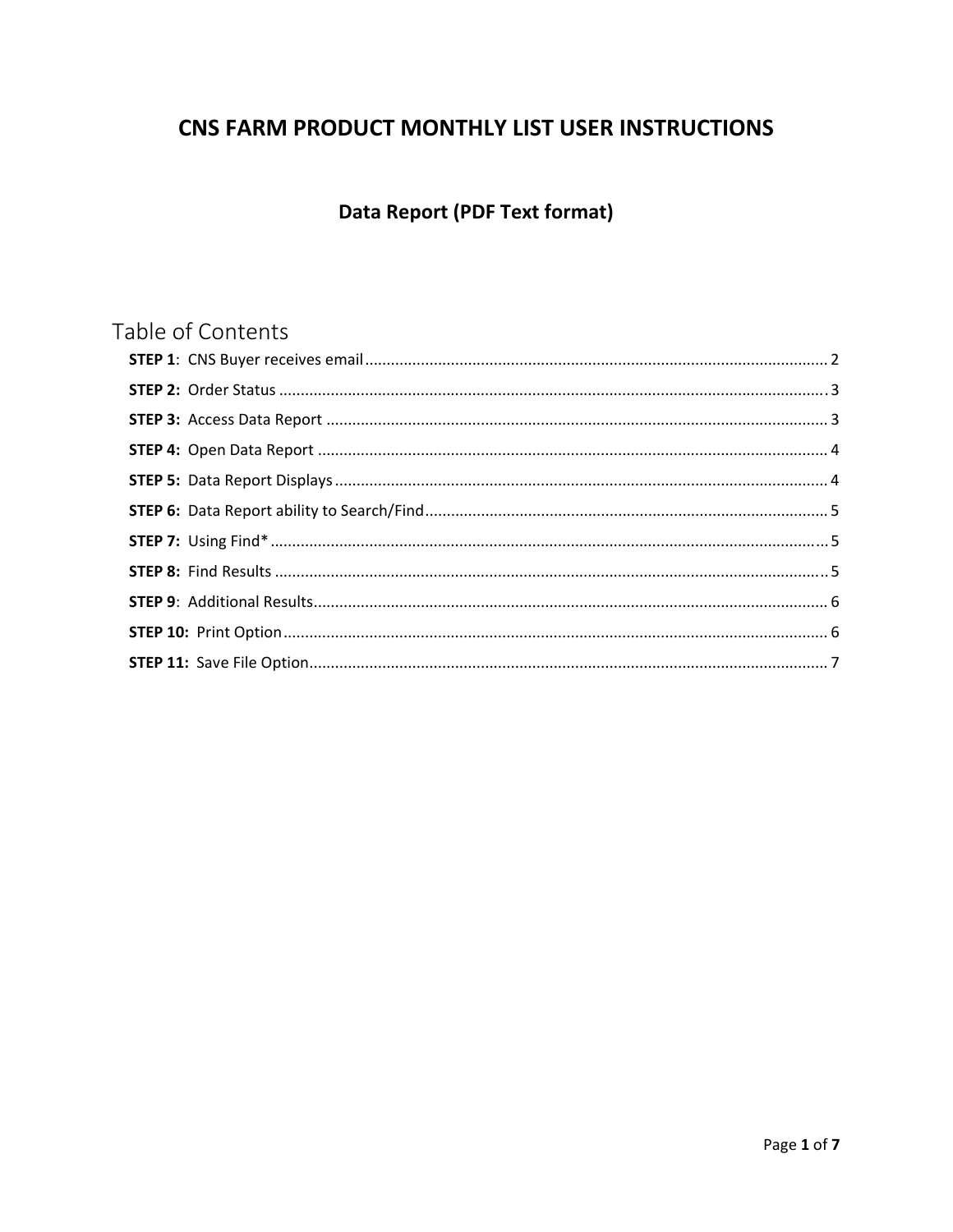Minnesota Business & Line System Requirements document can be accessed using link below:

#### System Requirements

#### STEP 1: CNS Buyer receives email

CNS Buyer receives an email from the Office of the Secretary of State regarding the order.

You are receiving this message because your email address was provided as the contact for notification of this completed transaction.

Your CNS Farm Product Monthly List has been processed. To view this transaction, click on the following link:

http://mblsportal.sos.state.mn.us/Document/DownloadInventory?orderid=3eca788f-cd95-e411-ae63-001ec94ffe7f

If the link does not open the window, you can access the information by copying and pasting the link into your browser address bar, then hit enter.

**Note: Your CNS Farm Product Monthly List will expire on June 30, 2015. To avoid duplicate** subscriptions do not try to renew your CNS Farm Product Monthly List before June 1, 2015. In June, a **reminder will be emailed with instructions for renewing your CNS Farm Product Monthly List.** 

Should you need further assistance, please contact ucc.dept@state.mn.us.

Thank you for your order.

Office of the Minnesota Secretary of State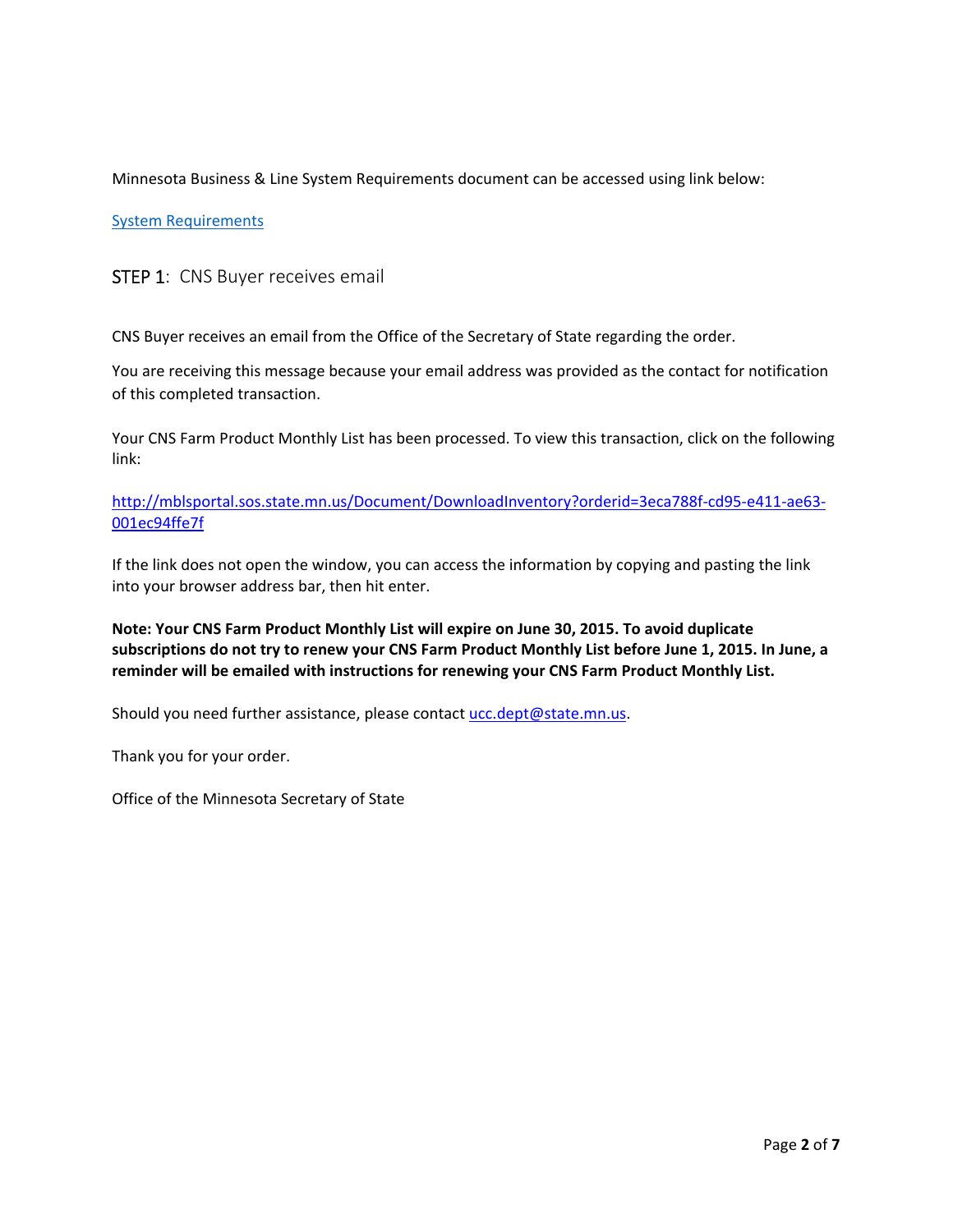## STEP 2: Order Status

Click on the link in the email and window opens to Order Status.

|                         | <b>Business &amp; Lien</b> System                     |                                                                           | Sign In or Register |
|-------------------------|-------------------------------------------------------|---------------------------------------------------------------------------|---------------------|
| Home<br><b>Business</b> | UCC / Tax Liens<br><b>CNS</b><br><b>Subscriptions</b> |                                                                           | <b>FAQ</b>          |
|                         |                                                       |                                                                           |                     |
| Order Status »          |                                                       |                                                                           |                     |
| Order Number: 8042111   |                                                       |                                                                           |                     |
|                         | Your order has been processed.                        |                                                                           |                     |
|                         |                                                       |                                                                           |                     |
|                         |                                                       |                                                                           |                     |
| <b>Items</b>            |                                                       |                                                                           |                     |
| <b>Item Number</b>      | Product                                               |                                                                           |                     |
| 804211100022            | CNS Farm Product Monthly List                         | · Acknowledgement<br>· Data Report - 1/12/2015<br>- Data File - 1/12/2015 |                     |
|                         |                                                       | · Receipt                                                                 |                     |
|                         |                                                       |                                                                           |                     |

STEP 3: Access Data Report

Double click on "Data Report – (date created)"

• Data Report - 1/12/2015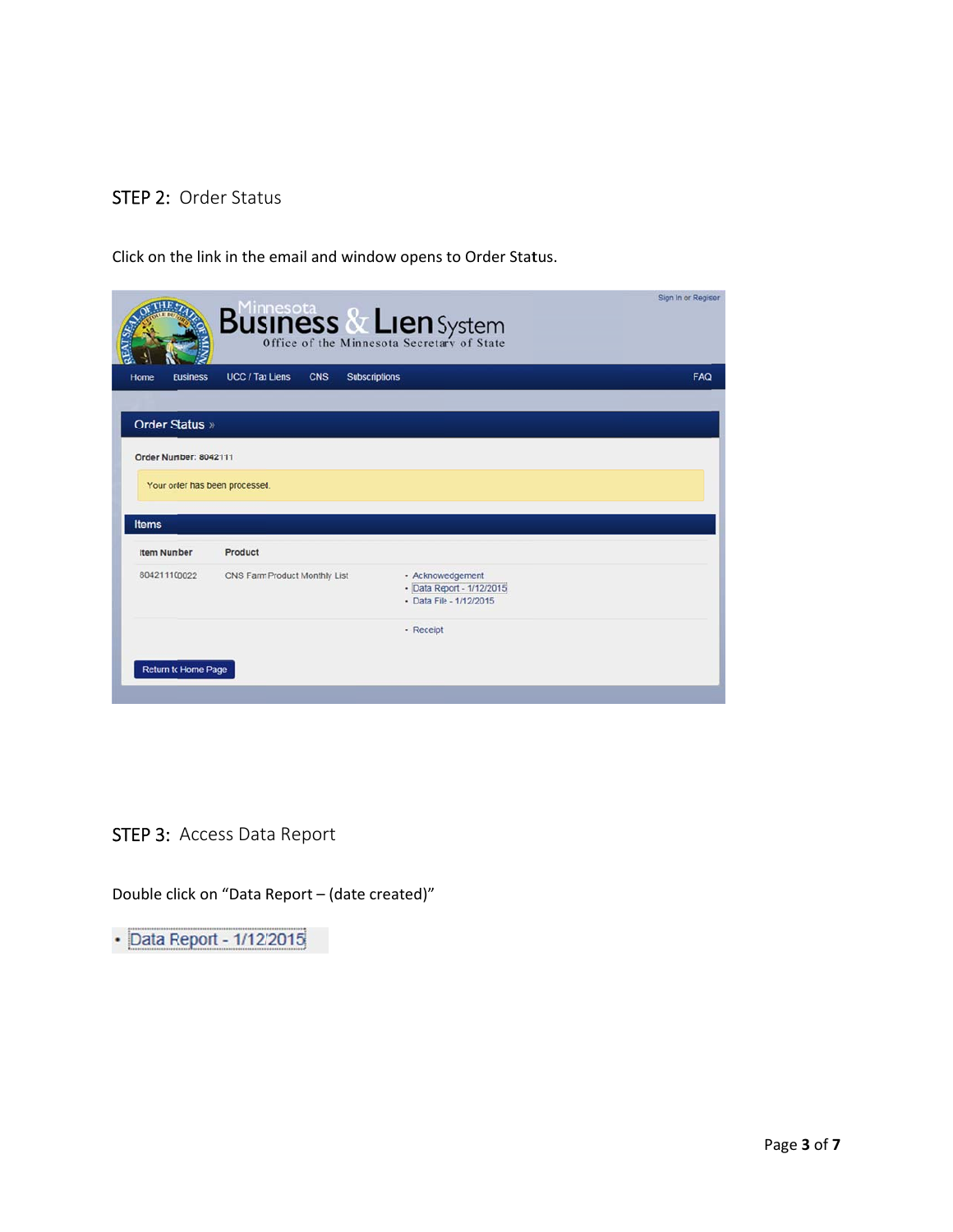## STEP 4: Open Data Report

#### Receive m message:

| Do you want to open or save CNSMonthly_1_1.pdf.pdf (13.5 MB) from mblsportal.sos.state.mn.us? |      |      |       |
|-----------------------------------------------------------------------------------------------|------|------|-------|
|                                                                                               | Open | Save | ancel |

#### OR

The Data Report will d ownload and display in th e lower left c corner.

| CNSMonthly_1_1.pdpdf | $\mathcal{P}$ |  |
|----------------------|---------------|--|

### STEP 5: Data Report Displays

Clicking on link will open in new window. Data Report starts with a debtor name index (alpha-numeric order) and includes the Debtor and Filing Number for the lien notification.

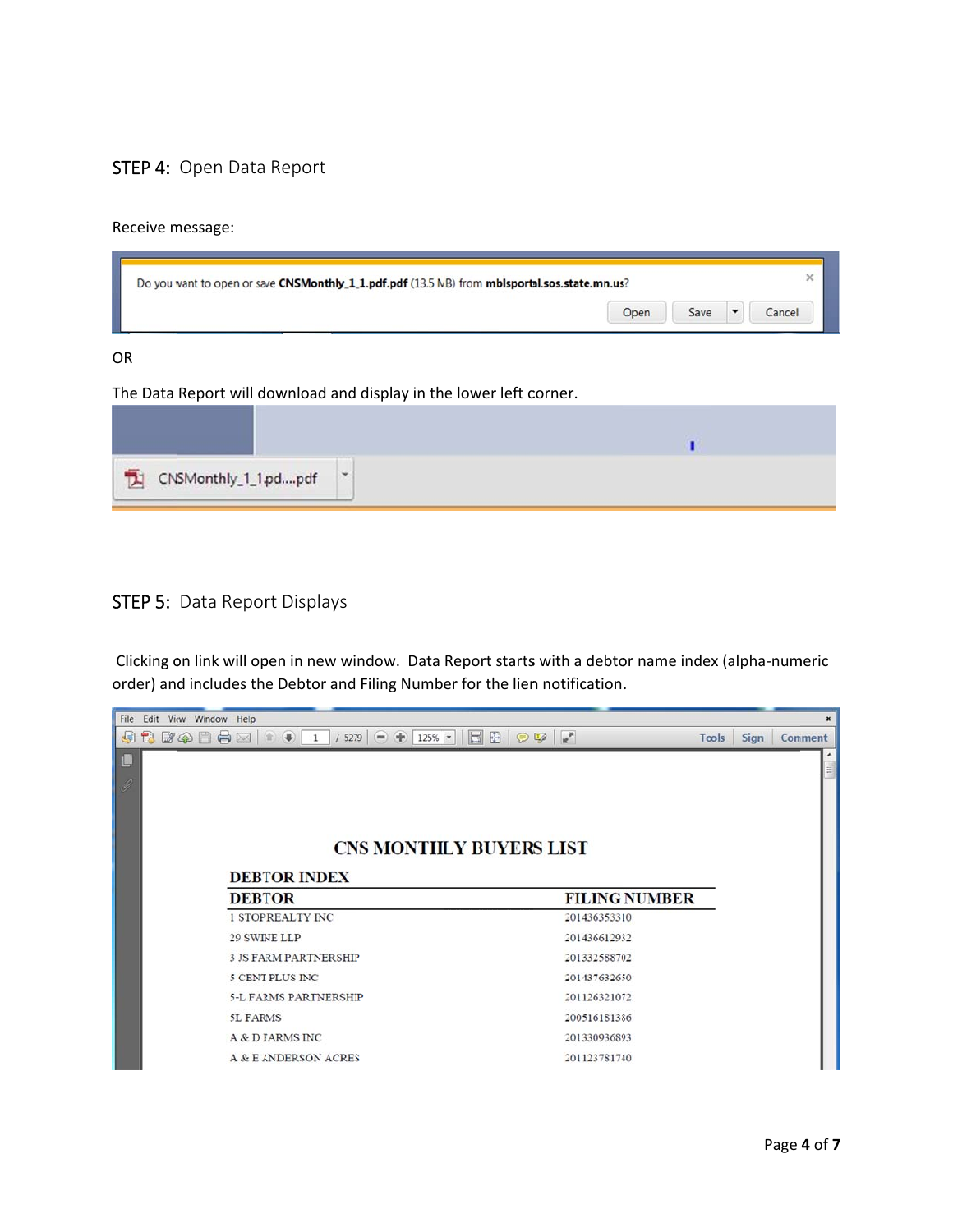## STEP 6: Data Report ability to Search/Find

To Search for specific information (debtor, filing number, etc), press the Ctrl and the letter F on the keyboard OR click Edit and select Find on the menu and the find box will display.



# STEP 7: Using Find\*

Enter name or filing number in the Find box and click Next. Search starts and a status bar will display search progress.

| R & R |          |             |
|-------|----------|-------------|
|       | Previous | <b>Next</b> |

## STEP 8: Find Results

Results returned are based on the criteria entered. (See Example: R&R Farms highlighted in blue). If find is correct, then enter filing number and click Next, the filing number is highlighted in blue, click Next a second time, and search resumes to locate lien notification filing. If no results returned or is not correct, click Next until correct match is found.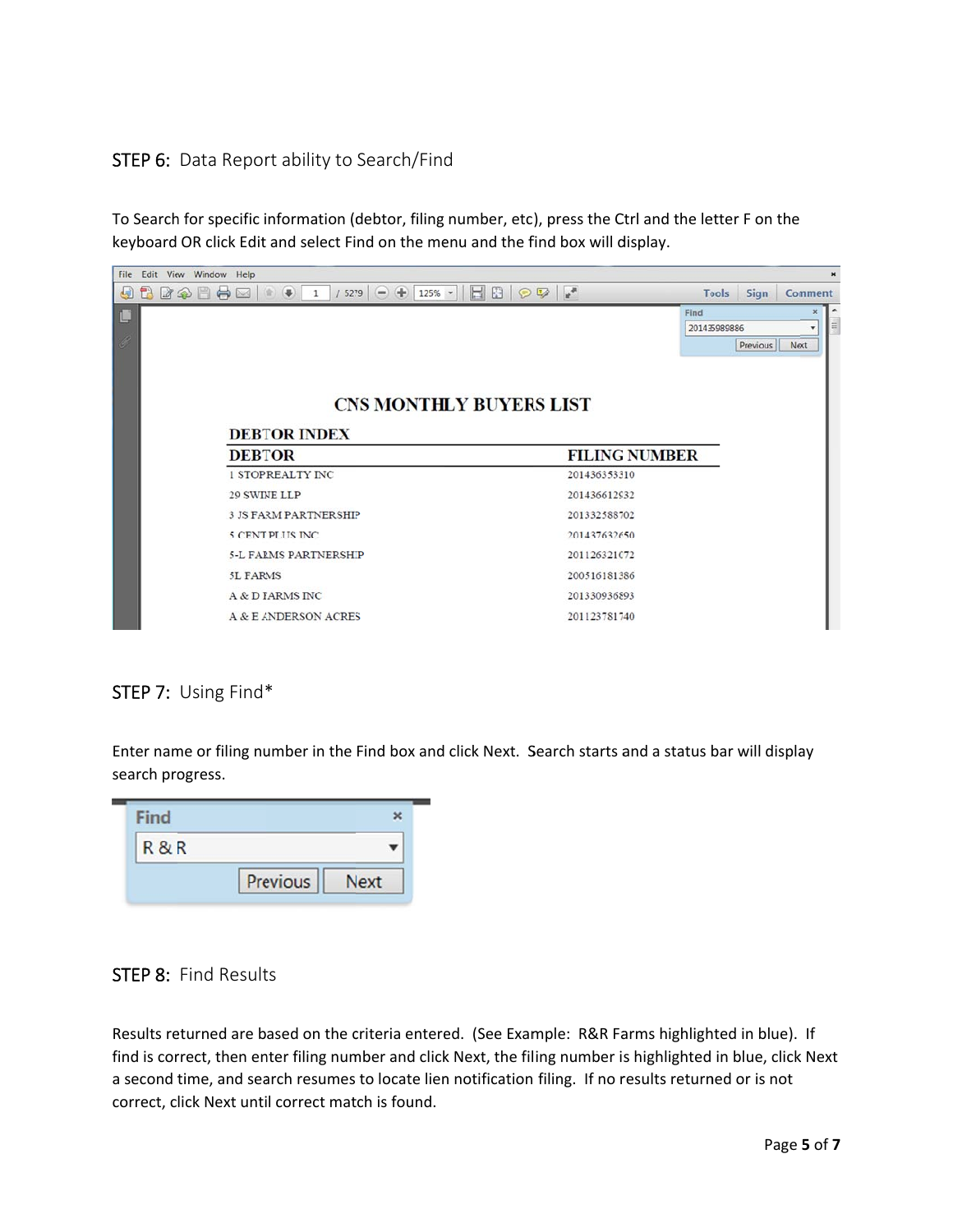\*The find feature may display differently based on users operating system and browser settings.

| R & L FARMS        | 201334695500 |
|--------------------|--------------|
| R & L RUDNIK FARMS | 6487         |
| R & R FARMS        | 201435989886 |

| 201435989886 |                 |      |
|--------------|-----------------|------|
|              | <b>Previous</b> | Jext |

## STEP 9: Additional Results

Result is found for criteria entered and filing number is highlighted in blue. Filing shows all data entered into Central Notification System database. The entire file history, including the original filing and any amendments (Continuation or Termination), will display under Amendment Filing #.

| <b>Filing Office</b>                                    | Original Filing $#$ | <b>Filing Type</b>     |                                      |                |
|---------------------------------------------------------|---------------------|------------------------|--------------------------------------|----------------|
| 88 Office of the<br>Minnesota Secretary of<br>State     | 201435989886        |                        | <b>Effective Financing Statement</b> |                |
| <b>Filing Date/Time</b>                                 | <b>Lapse Date</b>   |                        |                                      |                |
| 03/26/2014 11:30 AM                                     | 03/26/2019 11:59 PM |                        |                                      |                |
| R FARMS 10286 CO RD 23, HOFFMAN, MN 56339 USA(ID=15373) |                     |                        |                                      |                |
| Secured: STAR BANK PO BOX 219, BARRETT, MN 56311 USA    |                     |                        |                                      | <b>Unit Of</b> |
| <b>Products</b>                                         | <b>Counties</b>     | Years                  | <b>Quantities</b>                    | <b>Measure</b> |
| 100 All Crops                                           | 21 Douglas          |                        |                                      | Other          |
| 100 All Crops                                           | 26 Grant            |                        |                                      | Other          |
| 100 All Crops                                           | 75 Stevens          |                        |                                      | Other          |
| <b>Amendment Filing #</b>                               | <b>Filing Type</b>  | <b>Filing Datetime</b> |                                      |                |

## STEP 10: Print Option

You may print one or more pages of the Data Report. Right clicking within the Data Report will enable the Print feature.